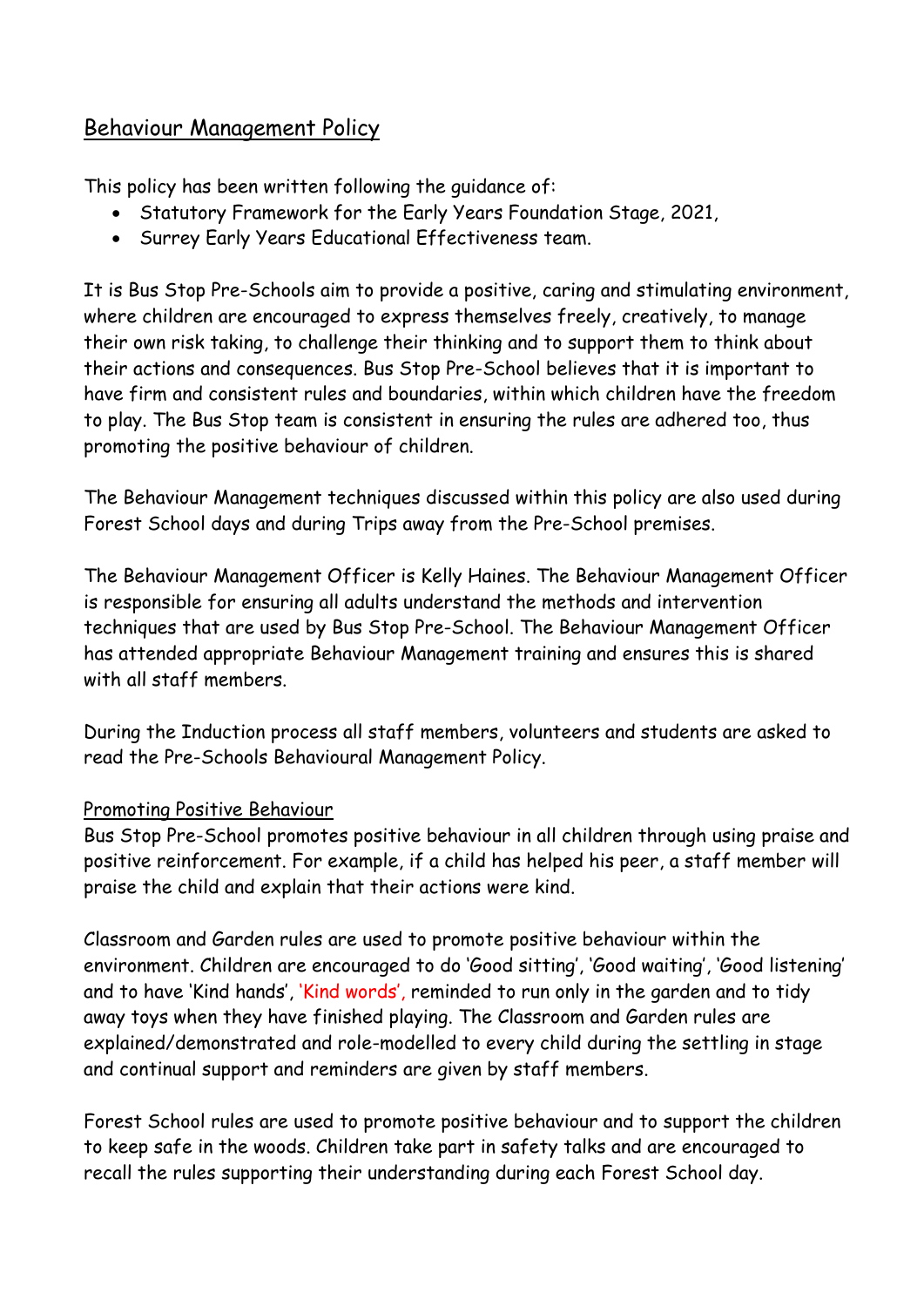Staff members work closely with children to ensure they share and negotiate with their peers. Sand timers are used in the Pre-School to encourage fair turn taking. The sand timer is used as a visual aid to the children, allowing them to take ownership of turn taking, waiting and negotiating.

Staff members watch, wait and stand back (when it is appropriate) giving children the opportunity to find solutions to disagreements with their peers for example, if a child has taken another child's toy, the adult will wait for the child whose toy has been taken to respond, before making the decision to step in to support the children. This approach is of course dependent upon the children's ages.

Staff members encourage children to understand the consequences of their behaviour, for example if a child has hit another child the adult will encourage the child to think about how their peer may be feeling. Staff members will encourage children to feel confident to tell adults if they are upset because of others actions.

Staff members use praise to highlight good behaviour even when an individual child's behaviour has previously been unwanted behaviour. This supports a child to understand that when they demonstrate positive behaviour, they will then receive positive reinforcement from the adults.

Staff members act as children's role models for positive behaviour. Staff members are calm and patient, as children imitate others behaviour, particularly adults. Staff members use encouragement and praise to reinforce good behaviour and explain in an age appropriate way what is acceptable behaviour and what is not, for example with very young children, distraction is a good strategy which focuses their attention on to something else.

Staff members consult with children when deciding rules/boundaries for the Pre-School/activities/Forest School rules/boundaries. Rules are clearly displayed ensuring they can be easily referred too by children/adults and encourage children to learn to take responsibility of their actions and their environment. Rules and boundaries are reviewed annually with the children, unless an incident occurs which requires immediate updating and discussion.

Bus Stop Pre-School provides children with a large range of activities and equipment offering children challenging opportunities and ensuring there is adequate amount of resources for children to use.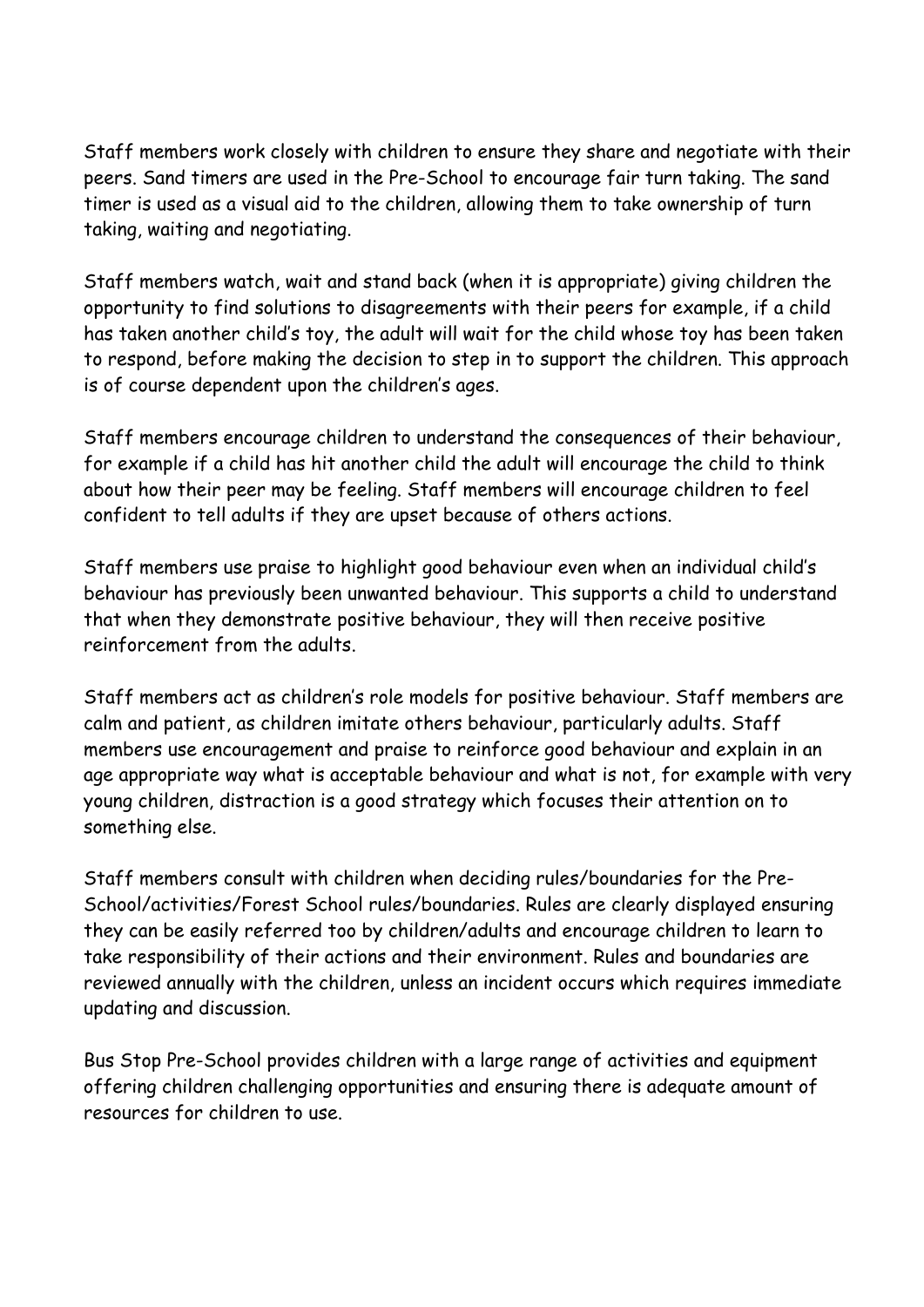#### Behaviour Management Techniques

Bus Stop Pre-School has adopted the 5 Levels of Involvement approach as created by Ferre Laever:

- Level 1 Low Activity
- Level 2 A frequently interrupted activity
- Level 3 Mainly continuous activity
- Level 4 Continuous activity with intense moments
- Level 5 Sustained intense activity

(Detailed '5 Levels of Involvement' sheet is at the end of the policy).

Bus Stop Pre-School uses the 5 Levels approach when observing children at play, the Levels support staff members to understand when a child's play should be left uninterrupted and when a child may need an adult to guide and extend their learning.

Staff members use the 5 Levels as a guide when supporting individual children and groups of children at play enabling them to see if activities are engaging and interesting. If activities are engaging and interesting then this in turn can promote positive behaviour. The Levels of Involvement are used in all areas of the Outdoor and Indoor classrooms and at Forest School to inform the staff members if the activities/areas need to be altered or changed completely.

The 'ABCC' of Behaviour and the 'Time Out' technique have also been adopted by Bus Stop Pre-School to support staff members to support children's positive behaviour and to reduce unwanted behaviour.

# ABCC:

- **A**ntecedent- what has lead to this behaviour;
- **B**ehaviour- what is the type of behaviour;
- **C**onsequences- what are the consequences of this behaviour;
- **C**ommunicative Function- why the children might be doing the behaviour.

This approach is used alongside the 5 Levels of Involvement, for example if a child does not find an activity engaging or interesting they may become restless at the activity and or disruptive, thus the 5 Levels approach can be used to change the activity to meet the individual child's needs, thus engaging the child and promoting positive behaviour.

# Time - Out Technique:

The Time- Out technique is put into practice when a child regularly repeats unwanted behaviour and the behavioural approaches for supporting positive behaviour within this policy have been ineffective.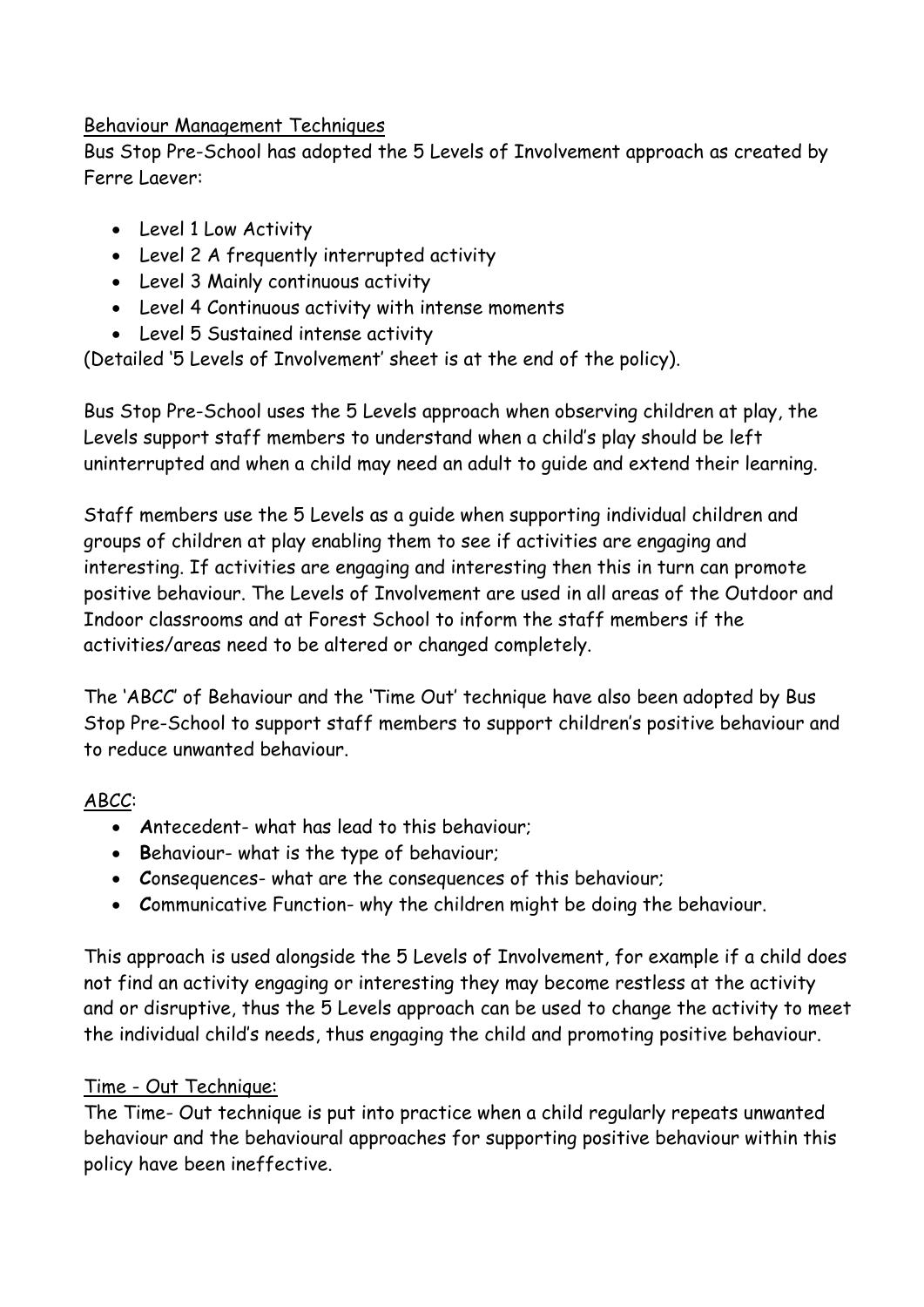#### *Time- Out Technique*

The Time-Out technique can take place anywhere within the Pre-School ensuring the child has been moved away from the activity/or upset child.

- Step 1 Give a child 2 chances to carry out the desired behaviour. After 2 chances the adult should explain the behaviour and reason for Time Out.
- Step 2 Move child away from activity/group of children,
- Step 3 Explain to the child why you have sat them in Time Out i.e. you are sitting in Time Out because you pushed Timmy. Remember to use a firm and calm voice,
- Step 4 Child to sit in Time Out for 1 minute for every year of their life i.e. a 3 year old child must sit for 3 minutes.
- Step 5 Once Time-Out is completed, the adult needs to ask the child "why have you been sat in Time Out?" Adult to also remind the child why they have been sat in Time Out i.e. you are sitting in Time Out because you pushed Timmy, how does Timmy feel that you pushed him?
- Step 6 The child is encouraged to say sorry for their unwanted behaviour and to explain how they think their peer/adult might be feeling. The Time-Out technique is differentiated depending upon a child's age and development.

If a child gets up from Time Out, the adult must take them back and Time Out is started again. This is repeated until a child completes Time Out. Remember to praise the child for good behaviour.

# Bullying and Corporal Punishment

Bullying is unacceptable behaviour and will not be tolerated from children, by members of staff, from parent/carers, students or from volunteers. Bullying can be in the form of inappropriate attitudes towards others and either emotional, verbal or physical. Please see Staff Hand Book and Parent Childcare Contract.

In the case of a child bullying, parents will be informed and strategies will be put in place. If unacceptable behaviour continues an action plan will be drawn up with parents/carers to manage the unacceptable behaviour. By developing successful partnerships with parents/carers Bus Stop Pre-School aims to be able to discuss with parents/carers the particular needs of their individual child. This will enable staff to share information and strategies when dealing with difficult behaviour and create joint decision making.

When working with parents / carers staff members will be sensitive when explaining the undesired behaviour and listen to their views. Staff members will be positive and not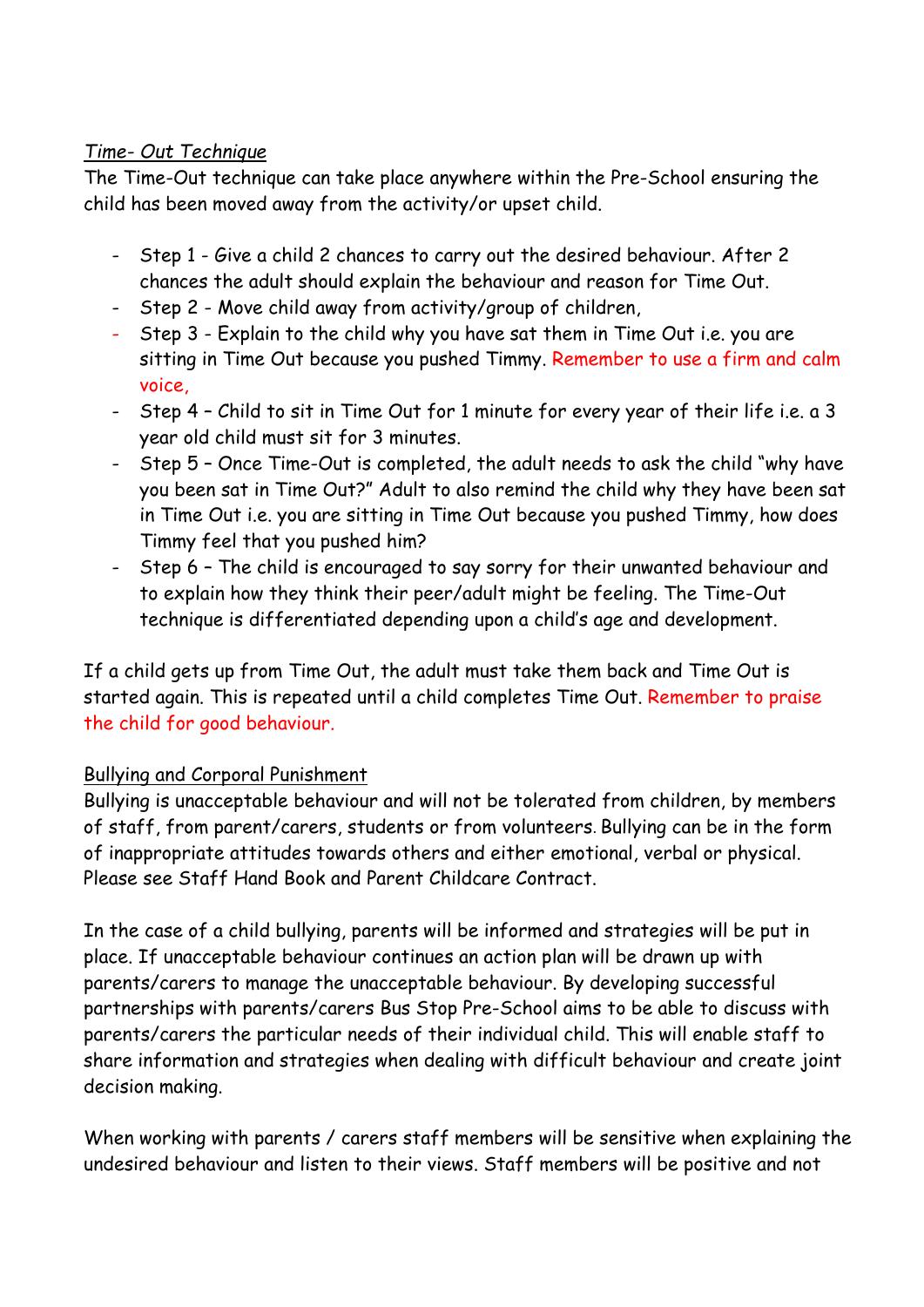over play the behaviour and alarm parents/carers by suggesting their child is uncontrollable. Staff members will help parent /carers seek professional advice and work with parents/carers and outside agencies where appropriate.

In extreme cases of bullying or unacceptable behaviour a child will be excluded if it is felt that their behaviour was a danger to themselves or to other children/adults. This would be decided after detailed discussions with the child's parents/carers and staff members and outside agencies.

In the case of a member of staff being bullied by another staff member, the Management team will follow the grievance procedure stated in the Employment terms and conditions. Please see Staff Members Contracts and Staff Handbook and Whistle Blowing policy. In the event that a member of staff reports being bullied by a parent/carer, student and or volunteer the Management team will seek advice from the Surrey Early Years Educational Effectiveness team.

Information regarding bullying and unacceptable behaviour will be kept confidential and only discussed with parents/carers and outside agencies involved. Staff members will avoid discussing issues regarding children's behaviour in front of the child, or parents/ carers that are not directly involved. Regular parent/carer volunteers, students and volunteers visiting the setting are asked to sign a Confidentiality Agreement form agreeing to keep information they may hear or see during their visit confidential.

It is Bus Stop Pre-School's policy not to use words such as naughty, stupid and silly as these words create low self-esteem and a poor self-image. Bus Stop Pre-School does not humiliate, segregate, with hold food or use a naughty chair in the Pre-School in the management of children's behaviour as this can be detrimental to their self-esteem. Please see the Positive Interaction display located in the hallway.

Under no circumstances will any form of corporal punishment or the threat of it be used towards any child. During the Induction process for all staff/volunteers/students and staff working indirectly with children, it is clearly explained to them that corporal punishment must not be given. If a child's behaviour is challenging, strategies to distract and channel this unwanted behaviour will be used through positive reinforcement.

#### Physical Intervention

Physical intervention from adults may be appropriate in some circumstances for example if an adult is averting danger of personal injury and injury to the child or to another child or adult or to the damaging of property. Incidents will be recorded and parents/carer will sign their awareness of the incident on the Physical Incident sheet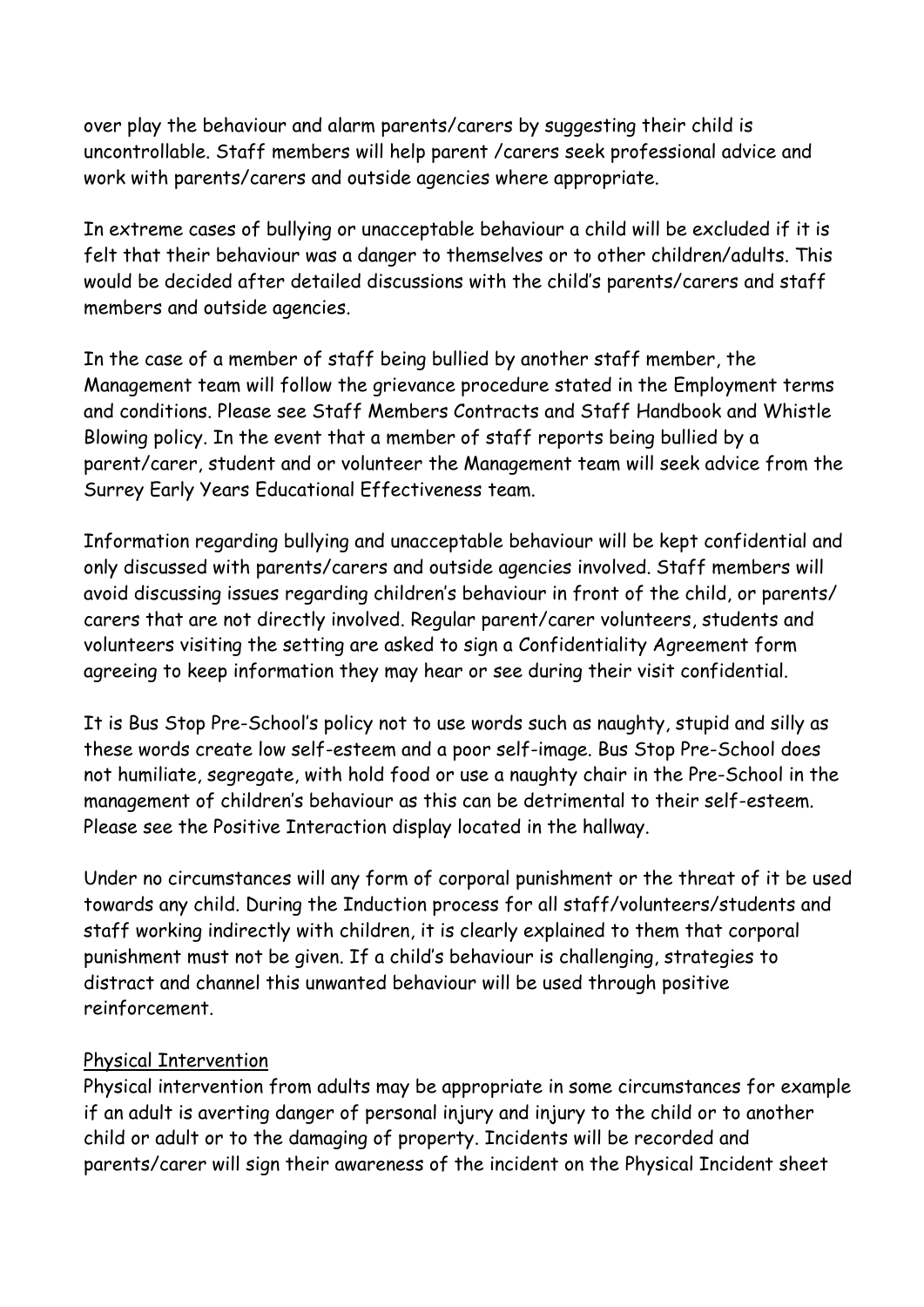on the same day or when reasonably practicable. The Physical Incident sheet will be completed by an adult, this includes:

- Full name of child.
- Name of adult who used physical intervention.
- Previous intervention techniques used prior to the incident.
- Time, date and place.
- Circumstances of the incident.
- Factors that led to the incident.
- The nature of the physical intervention used.
- Full name of witnesses.
- Any injuries that may have occurred during the incident.
- Any further action taken.
- Space for parent/carers signature.

The Physical Incident sheet is stored in the Template file.

All children are different and may have different opinions and ideas. Each child will be encouraged through positive role modelling from staff to respect each others views. They will be encouraged to take turns and share fairly, be polite and have respect for others property.

#### Forest School Play Scheme

Forest School enables children to freely explore, take risks and investigate the environment around them. However, it is also important to ensure this is enjoyed in an environment where children understand they need to keep themselves safe and keep their peers safe by behaving appropriately.

Children that do not attend the Pre-School are able to book onto the Forest School Play Scheme and these children may not have experienced a Forest School session and may not be aware of the rules and boundaries set, thus it is Bus Stop Pre-Schools policy to ensure that before leaving to go to Forest School and whilst out in the woods, safety rules and boundaries are clearly explained to all children (old/new) and understood by them. The children take part in the following discussions whilst at Forest School:

-**Safety Circle**: Children and adults work together to think about dangers i.e. stranger danger and not eating flowers/fungus.

-**Fire Square Safety**: Children are taught to move safely around the fire square.

-**Tool and Equipment Safety**: Adults explain and demonstrate how to use tools safely.

-**Counting Circle**: To check that our friends are not missing.

-Continual support from staff.